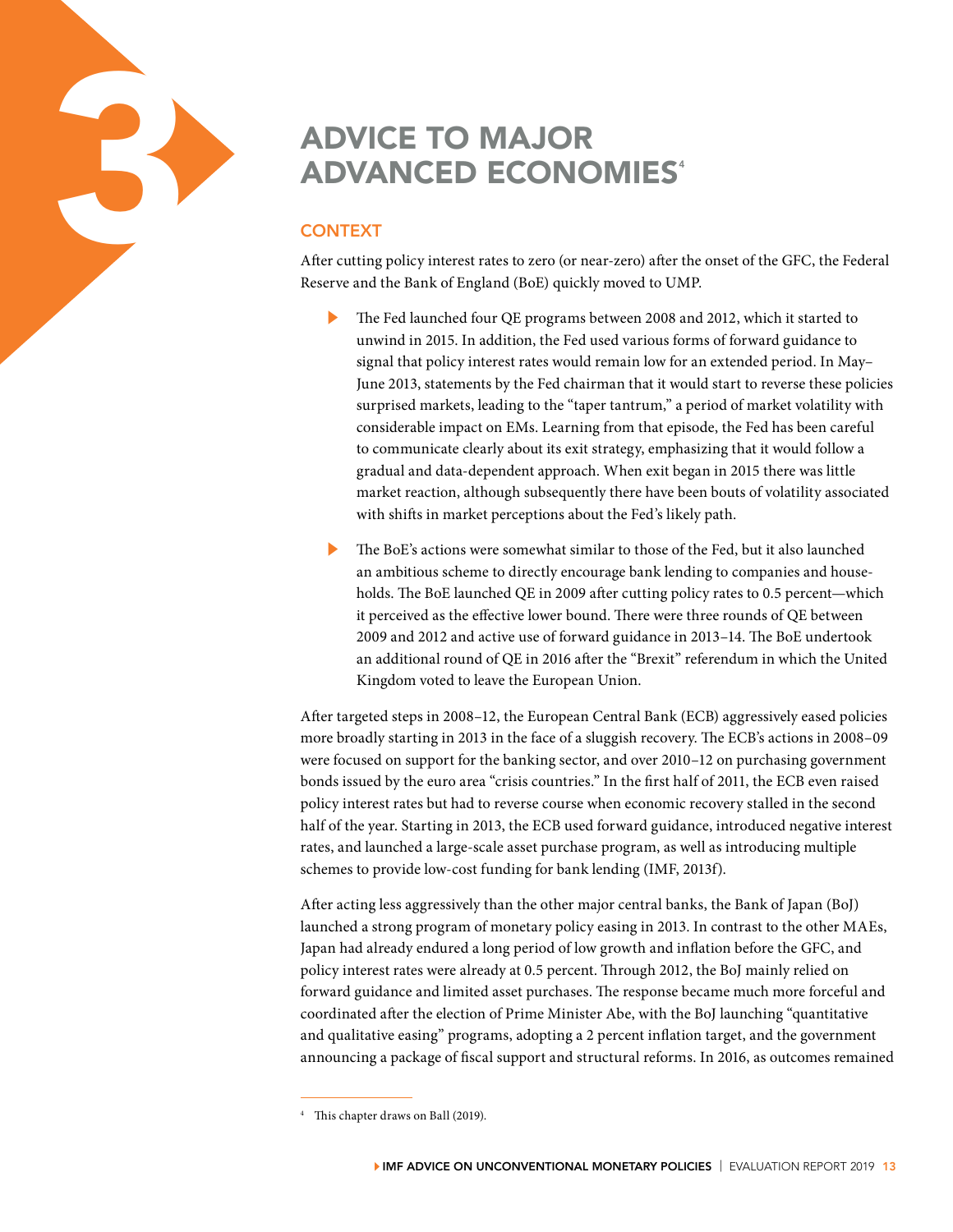disappointing, the BoJ introduced negative interest rates and yield curve control.

# IMF ADVICE

The Fund's advice on UMP in the major advanced economies followed the "corporate view" laid out in Chapter 2 calibrated to the circumstance of the economy and the policy actions of the central bank. Thus, for the United States and the United Kingdom, the Fund was for the most part in a supportive role, generally endorsing central bank decisions and discussing the path ahead. For the euro area and Japan, the Fund pushed for a more aggressive approach by the central banks at times when the Fund perceived them as not doing enough to support recoveries or counter risks of entrenched low inflation.

In the United States, the Fund expressed strong public support for the Fed's actions while also stressing the need to unwind these policies once there was assurance of a firm recovery. Specifically:

- During 2009–11, while the Fund supported the launch of each new Fed program, it also consistently emphasized the need to unwind these extraordinary policies soon. The Fund underlined the need to pivot quickly to fiscal consolidation and for a credible medium-term fiscal strategy. To some extent, the Fund's focus on exit was influenced by its interactions with the G-20, which had tasked the Fund with thinking about "exit principles" as early as 2009. In addition, the Article IV reports sometimes included elements that were implicitly hawkish: discussions of limits on the scope for further monetary easing; the financial stability risks of low interest rates; and the role of structural factors in explaining high unemployment.
- Over 2012–14, there was more convergence in tone between the Fed and the Fund. And by 2015–16, the staff had shifted to advocating policies that were somewhat more dovish than the Fed's, especially in 2016 when the staff advocated an overshoot of the 2 percent inflation target.

The Fund has generally supported the Fed's strategy for unwinding QE, emphasizing the importance of clear communication. Recently, it raised concerns that the fiscal stimulus provided through the 2018 tax cut package could require a more rapid tightening of the monetary policy stance than otherwise.

In the United Kingdom, the Fund and the BoE's views were generally closely aligned. The views on monetary policy actions expressed in U.K. Article IV reports were typically very close to those of the majority of the BoE's Monetary Policy Committee even though at times there were significant differences of views within the Monetary Policy Committee itself. One striking example of the congruence of staff and BoE views was on the effective lower bound. The BoE did not reduce the policy rate below 0.5 percent out of concern that lower rates would have an adverse effect on mortgage banks. This policy was supported without much probing by Fund staff, even after other central banks started moving to negative interest rates.<sup>5</sup> An example of the IMF encouraging the BoE to do more occurred in 2012, when staff came out in favor of the credit easing measures that were being debated within the BoE at the time. On policy mix, the Fund generally supported the commitment to fiscal consolidation as necessary, but at times also urged for flexibility on the path to avoid posing an excessive drag on growth and adding to the burden on monetary policy.

In the euro area, the Fund encouraged more aggressive monetary policy easing, including an earlier move to QE. Faced with a wide divergence of views on the need for monetary stimulus among member central banks within the euro area and the ECB's governing council during 2012–13, the Fund came down on the side of those advocating greater stimulus. This was not the consensus view at the ECB at the time, and the Fund ended up playing a considerable role in debates on both the broad stance of policies and the operational details, both inside the ECB and in the public discussions. Since 2014, ECB and staff views have been more closely aligned as the ECB has moved to phase in asset purchases. The Fund supported the turn to fiscal consolidation from 2010, while from 2013 onwards also calling for use of space within the Stability and Growth Pact to avoid any excessive drag on growth in response to

<sup>5</sup> The 2012 Article IV report (IMF, 2012b) did question the 0.5 percent lower bound.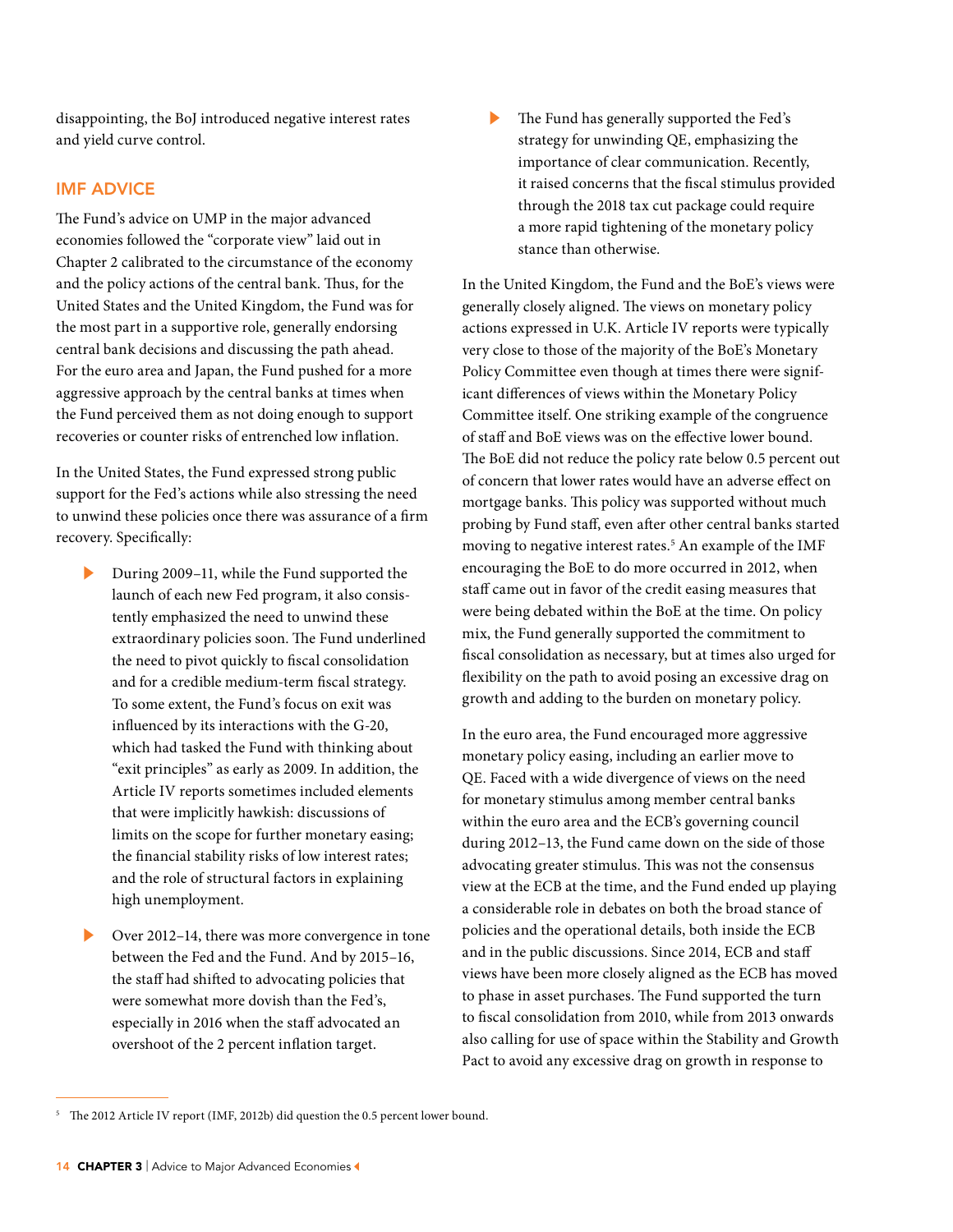increasing concerns about lack of growth momentum (IMF, 2014b).

In Japan, the Fund has consistently urged the BoJ to undertake aggressive monetary policy easing. Until 2012, Fund staff were critical of the BoJ's reluctance to ease more strongly, arguing that the BoJ was too sanguine that its current policy would be successful in ending deflation soon. In 2013, the Fund was a cheerleader for Abenomics and strongly supported the government's strategy, including the BoJ's adoption of quantitative and qualitative easing. However, by 2015, staff had become nervous about the progress of Abenomics, and again pushed the BoJ for more action. The Fund's position was particularly forceful in 2016—the Fund advanced a broad agenda to "reload" Abenomics with a stress on incomes policies as a way of boosting inflation. The Fund lent its support to the BoJ's adoption of negative interest rates and yield curve control in 2016 while continuing to call for incomes policies. Fund staff often gave fairly detailed prescriptions about the easing tactics that the BoJ should use, even more so than in the case of the ECB, and closely monitored the status of previous staff recommendations. On policy mix, the Fund supported the Abenomics stimulus package in 2012—but also the tax hike in 2014 contained in the official medium-term strategy—even though the boost to growth under Abenomics was less than hoped.

#### ASSESSMENT

### Advice on UMP

Bilateral advice from the Fund on UMP was generally regarded by officials as useful validation of their actions and as being particularly influential at the ECB. Officials in the major AEs view the Article IV process as generally providing a valuable discussion of their policy framework with respected, well-informed interlocuters. For the Fed and BoE, the Fund's public support of their UMP was valued for fostering broader acceptance of unorthodox central bank policy initiatives; this was particularly so in the U.K. case where the IMF's views draw greater public attention than in the United States. Neither felt that the IMF advice had been ahead of the curve nor had introduced

novel ideas, but this was not regarded as surprising or problematic given that these central banks had moved quickly and could draw on their own deep expertise and experience. The Fund had played a more influential role in the euro area where current and former ECB officials give considerable credit to Fund staff in helping them think through some of the design features of QE and building the case for it with governing council members. Officials noted quite frequent interactions not just confined to the consultation cycle, the close relationship with a long-serving mission chief, and the impact of an IMF staff blog on the danger of "low-flation" (Moghadam, Teja, and Berkmen, 2014). As with the ECB, the Fund also urged the BoJ to act more quickly and aggressively, but interviewees felt that the BoJ's eventual adoption of these policies was more the result of the change in the political environment than an indication of the Fund's influence with the BoJ.

Officials regarded the Fund's multilateral products as very helpful in assessing global developments and policies needed for strong global growth. There was near-unanimous appreciation among interviewees for the value of the Fund's multilateral flagships. Though all the MAE central banks have a well-staffed international division that follows the global economy, the Fund's breadth of coverage of global developments, its cross-country work, and technical support for the G-20's work on ensuring strong global growth were regarded as its comparative advantage. Officials, particularly at the ECB and BoE, noted that the Fund's influence on them works as much through its multilateral research and analysis as through the bilateral consultations.<sup>6</sup>

While valuing the Fund's cross-country work in general, officials were less favorably inclined towards the discussion of the likely spillovers of their policies during the Article IV consultations. There was agreement that the analysis of spillovers was part of the core mandate of the Fund, but the presentations of the spillover reports during the Article IV consultations were not considered very useful and tended to overburden the process, an opinion shared by some IMF mission chiefs. Fed officials noted that they had done their own extensive work on cross-border impacts of their policies, recognizing the need to take adequate account of spillbacks onto U.S. conditions, and that there are regular

<sup>6</sup> One example was the 2009 *WEO* chapter (IMF, 2009c) showing that recoveries after financial crises tend to be slower than other recoveries, which played a role in the BoE Monetary Policy Committee's thinking on the appropriate monetary policy stance.